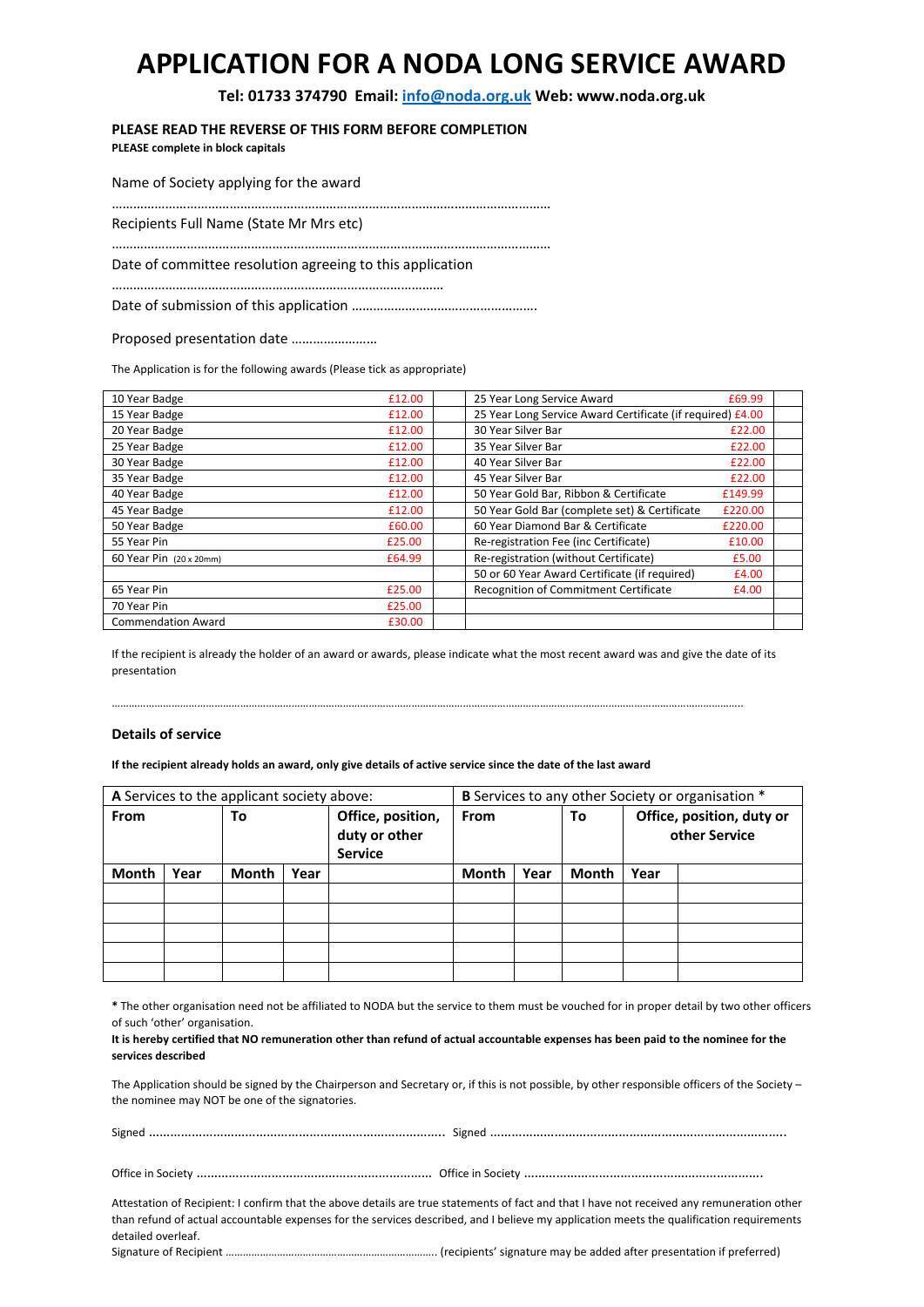## **NATIONAL OPERATIC AND DRAMATIC ASSOCIATION LONG SERVICE AWARDS**

#### *ADDRESS TO WHICH AWARDS SHOULD BE SENT WHEN READY FOR DESPATCH :-*

| Address |  |  |
|---------|--|--|
|         |  |  |
|         |  |  |

The following Awards are available:-

10 year badge ● 15 year badge ● 20 year badge ● 25 year badge ● 30 year badge ● 35 year badge ● 40 year badge ● 45 year badge ● 50 year badge ● 60 year badge. Long Service Medal, on blue ribbon, for 25 years of service (a certificate is also available separately, at an extra charge) ● Silver bars, worn on the ribbon of the Medal, each one signifying a further 5 years of service (i.e. 30, 35, 40 & 45)  $\bullet$  A fifth bar, in gold, worn with the above Medal on a maroon ribbon, signifying 50 years of service (silver bars should not be worn as well)  $\bullet$ 50 year Medal as a complete set i.e. maroon ribbon, medal and bar ready made up (a complimentary certificate is also issued) ● 55 year Pin ● 60 year Pin & badge● Gold Bar with Diamond inset, signifying 60 years of service  $\bullet$  65 year Pin  $\bullet$  70 year Pin (the Pins are in sterling silver gilt).

#### **CERTIFICATES: Certificates will only be issued if the associated award has or is due to be awarded.**

These badges, medals and bars are awarded for active service given to the amateur theatre. The Awards are intended for those who, week after week, attend rehearsals or spend many hours on backstage or administrative work, and whose services are essential/indispensable to putting on shows. 'Occasional' service, e.g. just for a show week itself, does not qualify and generalised descriptions of duties such as backstage, f.o.h., programmes, tickets, committee, officer or helper are insufficient. The grant of Life Membership of a Society is NOT a qualification for a NODA Award, nor is any status which can be achieved by merely paying a subscription such as 'Patron', 'Associate' or 'Hon. Member'. Receipt of any remuneration - but not refund of actual accountable expenses - disqualifies, and for this purpose remuneration includes gifts above a nominal value. Payment for services to the amateur theatre other than to the sponsoring societies, however, does not preclude the person from being given an Award.

Activity begins from when the individual first became involved in amateur theatre, whatever that age may be. Youth Awards and Certificate are available; please see separate form.

These application forms must be checked against official records and authorised by the appropriate NODA official - please therefore allow at least **six weeks** before the presentation date.

The correct remittance must accompany each Application Form, made payable to 'NODA Ltd'. If an Award is not subsequently granted the remittance will be refunded.

**RE-REGISTERED AWARDS**: If a badge, medal or bar is no longer required by its holder, a transfer to another eligible person is permissible but **the exchange should be registered with NODA** as if a new Award was being issued, and a **Registration Fee of £5** is payable. Complete the form but write 'Award already held' where appropriate**.** 

**THE NODA COMMENDATION AWARD :** Those who do not qualify for one of the above-named Awards may be entitled to wear the NODA COMMENDATION AWARD, especially if they are in receipt of remuneration or do not serve amateur theatre on a weekly basis. Further details and a special Application Form may be obtained from the address overleaf.

For further information please telephone NODA Ltd on 01733 374790 between 9.00am and 5.00pm Monday to Thursday and Friday's 9.00am – 4.00pm.

### **FOR OFFICIAL USE ONLY**

Approved ……………………………………….……………. (Councillor/Awards Secretary) Date……………...…….